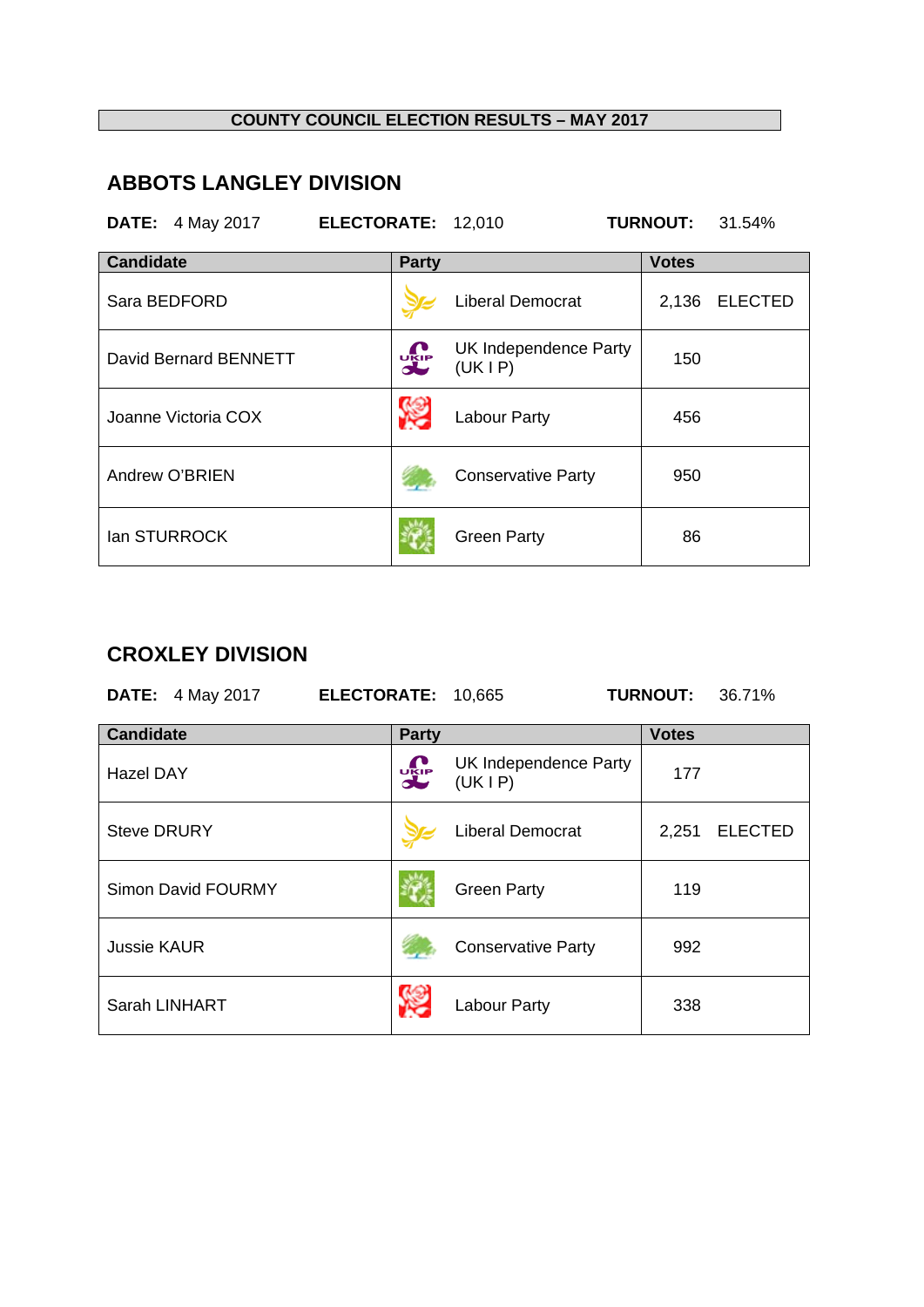#### **COUNTY COUNCIL ELECTION RESULTS – MAY 2017**

# **RICKMANSWORTH EAST & OXHEY PARK DIVISION**

| <b>DATE:</b> 4 May 2017   | ELECTORATE: 11,251 |                                 | <b>TURNOUT:</b> | 35.08%         |
|---------------------------|--------------------|---------------------------------|-----------------|----------------|
| <b>Candidate</b>          | <b>Party</b>       |                                 | <b>Votes</b>    |                |
| <b>Frances BUTTON</b>     |                    | <b>Conservative Party</b>       | 2,419           | <b>ELECTED</b> |
| Deesha CHANDRA            |                    | <b>Green Party</b>              | 134             |                |
| <b>Graham DALE</b>        |                    | Labour Party                    | 377             |                |
| <b>Jo LUCEY</b>           |                    | <b>Liberal Democrat</b>         | 844             |                |
| Michael Ernest MATTHEWSON | <b>UKIP</b>        | UK Independence Party<br>(UKIP) | 157             |                |

### **RICKMANSWORTH WEST DIVISION**

| <b>DATE:</b> 4 May 2017 | ELECTORATE: 10,867 |                                 | <b>TURNOUT:</b><br>34.42% |
|-------------------------|--------------------|---------------------------------|---------------------------|
| <b>Candidate</b>        | <b>Party</b>       |                                 | <b>Votes</b>              |
| <b>James ENTWHISTLE</b> |                    | <b>Labour Party</b>             | 210                       |
| Mark MASSYN             | <b>UKIP</b>        | UK Independence Party<br>(UKIP) | 126                       |
| <b>Tab MCLAUGHLIN</b>   |                    | <b>Green Party</b>              | 82                        |
| Sarah NELMES            |                    | <b>Liberal Democrat</b>         | 1,623                     |
| Ralph SANGSTER          |                    | <b>Conservative Party</b>       | <b>ELECTED</b><br>1,689   |